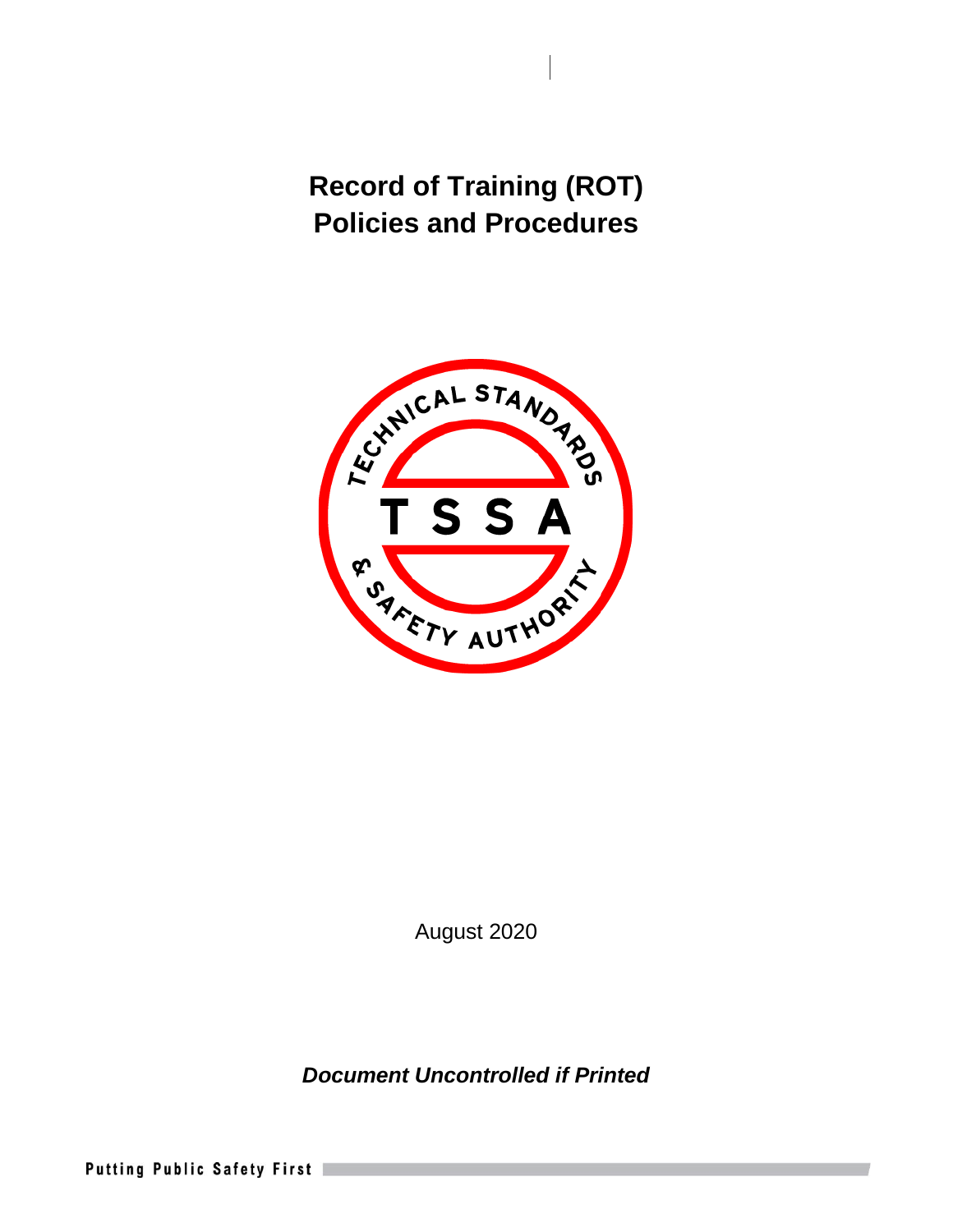

## **Table of Contents**

| 1.          |  |
|-------------|--|
| 2.          |  |
| 3.          |  |
| 4.          |  |
| 4.1         |  |
| 4.2         |  |
| 4.3         |  |
| 4.4         |  |
| 4.5         |  |
| 4.6         |  |
| 4.7         |  |
| 4.8         |  |
| 4.9         |  |
| 4 1 0       |  |
| 4.11        |  |
| 5.          |  |
| 6.          |  |
| $7_{\cdot}$ |  |
| 7.1         |  |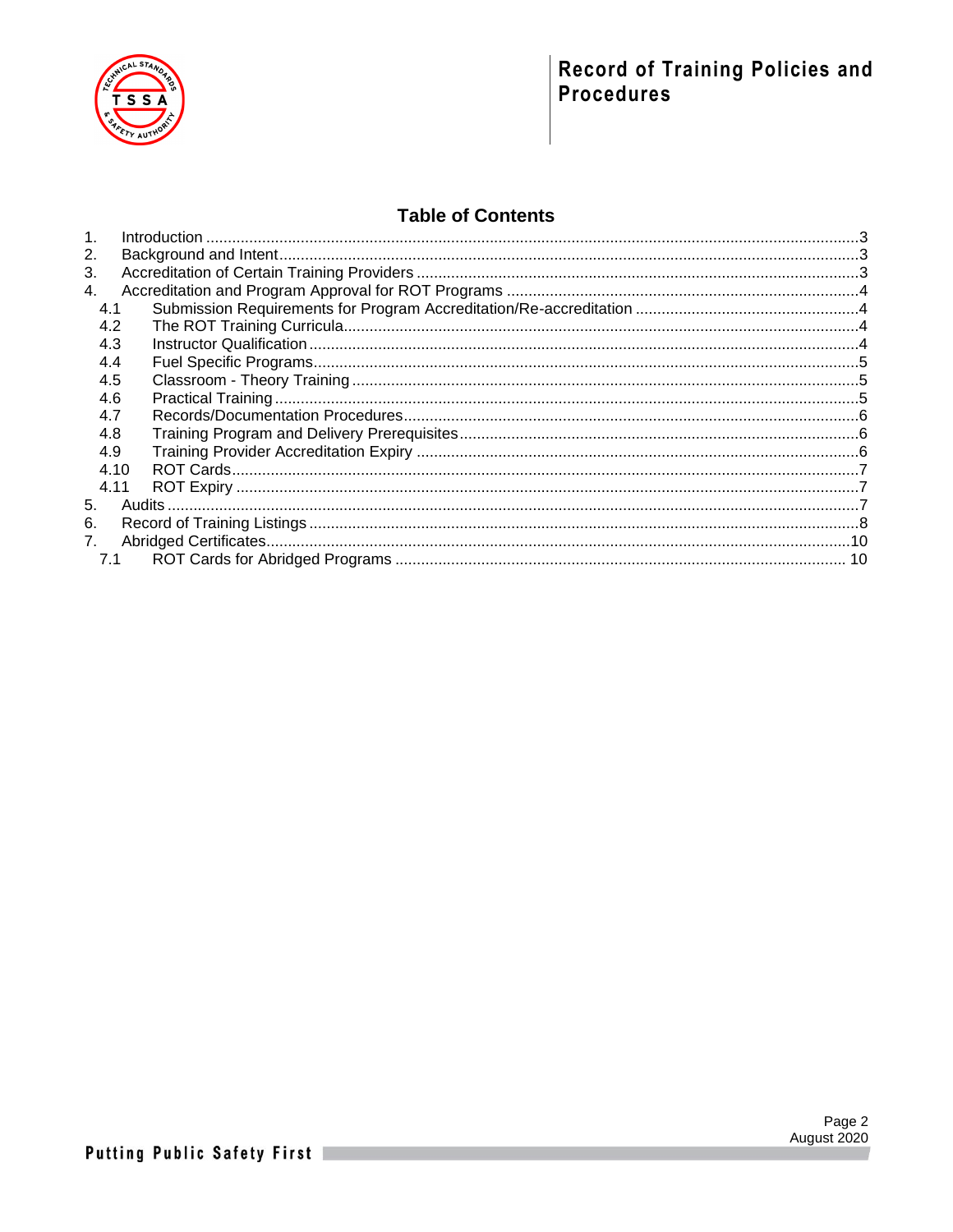

# <span id="page-2-0"></span>**1. Introduction**

The purpose and intent of this document is to outline the requirements and guidelines for achieving Accreditation and Program Approval(s) for Fuels Record of Training (ROT) Program(s) under Ontario Regulation 215/01. The policies and procedures outlined in this document clarify the conditions under which a training provider/ organization can gain and retain accreditation status.

These policies and procedures are provided for training providers, instructors and/or administrators involved in the delivery of Fuels Record of Training (ROT) Program(s), .

These policies and procedures are subject to enhancement and revision by the Technical Standards and Safety Authority (TSSA) as required. All changes will be communicated to accredited training providers and posted on the TSSA website.

Training providers and instructors shall not deviate from any of these policies and procedures without the prior approval of TSSA.

## <span id="page-2-1"></span>**2. Background and Intent**

Training providers/organizations are legally required to meet specific standards and conditions in order to be accredited and registered to deliver Fuel Certification Training Program(s) made pursuant to Ontario Regulation 215/01 (Fuel Industry Certificates) and amending regulation Ontario Regulation 441/08 under the *Technical Standards and Safety Act, 2000* (the Act).

Continuous improvements to the processes and prerequisites for training providers/organizations have enabled TSSA to take a further step to ensure that consistent processes and a level playing field are in place across the province to gain accreditation status.

As of December 31, 2008, Ontario Regulation 215/01 – Fuel Industry Certificates was amended under the Act by Ontario Regulation 441/08.

## <span id="page-2-2"></span>**3. Accreditation of Certain Training Providers**

(1) Training providers who are accredited by the director to provide training for a certificate or record of training required by Ontario Regulation 211/01 (Propane Storage and Handling), made under the Act, are deemed to have their accreditation expire on December 31, 2009.

(2) The director shall not approve or renew the accreditation of a training provider to provide training for a certificate or record of training required by Ontario Regulation 211/01, made under the Act, unless the training provider provides evidence acceptable to the director that the person who will provide the training have subject matter and practical experience in the matters on which they will be providing training.

(3) The accreditation of a training provider to whom this section applies shall be valid for no more than three years.

Training providers/organizations will be required to meet these standards and conditions in order to be accredited and registered with TSSA as authorized under Ontario Regulation 215/01 of the Act to deliver Fuel Certification Training Program(s).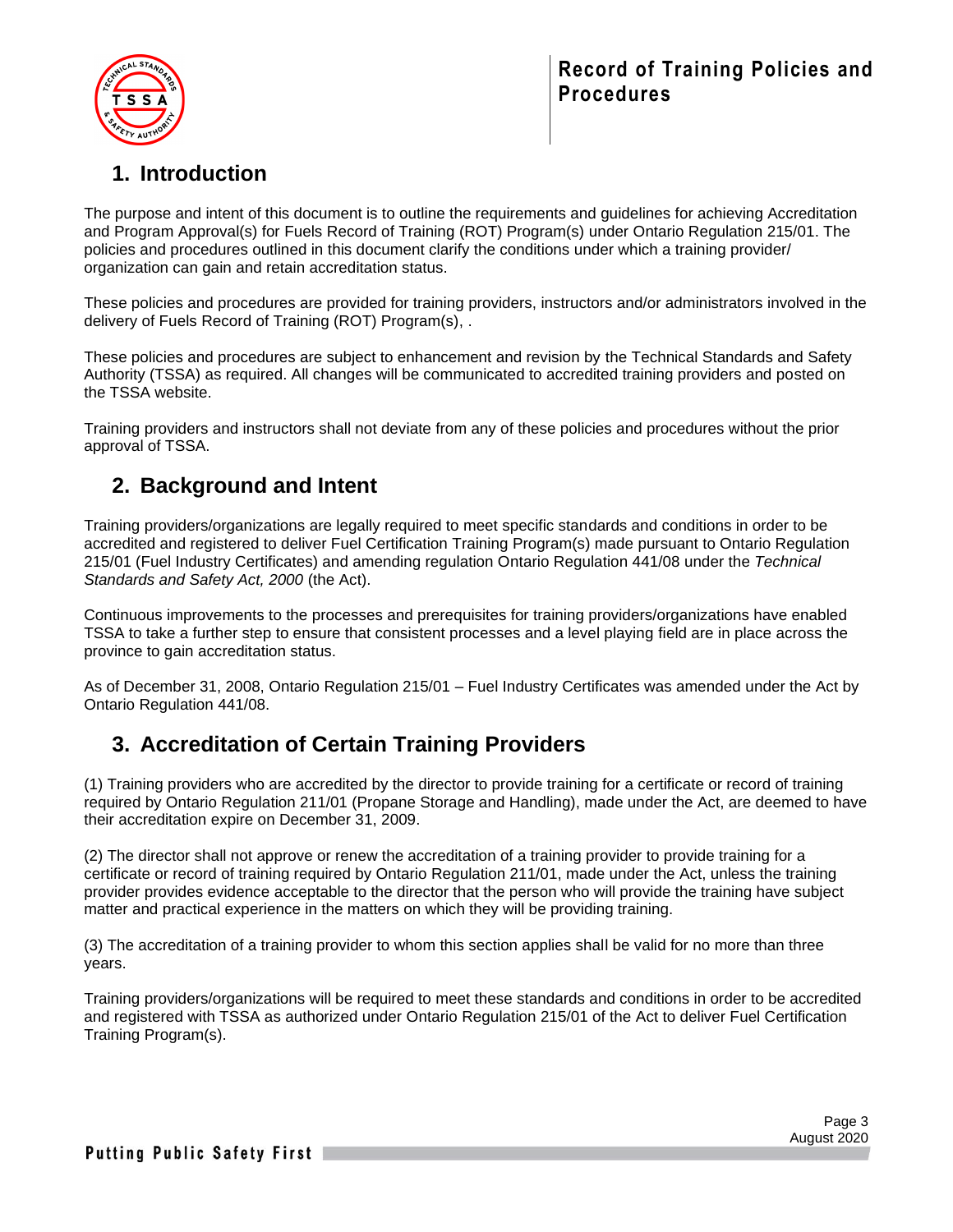

# <span id="page-3-0"></span>**4. Accreditation and Program Approval for ROT Programs**

### <span id="page-3-1"></span>**4.1 Submission Requirements for Program Accreditation/Re-accreditation**

The following items shall be submitted to TSSA, Fuel Safety, Training and Certification Services, by training providers who wish to deliver TSSA accredited ROT programs:

- An Application for Training Provider Accreditation under the Technical Standards and Safety Act. (available at [www.tssa.org\)](http://www.tssa.org/)
- An ROT Instructor Practical Experience Sign-off Document. (available at [www.tssa.org\)](http://www.tssa.org/) (See "Instructor Qualification", below for further details.)
- Copies of valid ROT certificates for each instructor (See "Instructor Qualification", below for further details.)
- Copies of current training materials, manuals, program descriptions, students handouts, tests and program outlines as applicable. (See "The ROT Training Curricula", below for further details.)
- A template (example) of the ROT cards to be issued to candidates.
- The applicable fee (see the "Application for Training Provider Accreditation", available at [www.tssa.org](http://www.tssa.org/) for the current fee.

Submissions should be sent to:

TSSA, Fuels Safety, Training and Certification 345 Carlingview Drive Toronto, ON M9W 6N9

## <span id="page-3-2"></span>**4.2 The ROT Training Curricula**

Curriculum requirements for the ROT training programs have been developed by TSSA to meet minimum terminal objectives for safety and skills competency based on the scopes of the ROT certificates, as identified by Ontario Regulation 215/01.

Training Providers are required to meet these curriculum requirements for both theory and practical training.

Course outlines, training manuals, evaluation documents and all other documents submitted by training providers to TSSA, shall be reviewed to determine if they meet the minimum standards outlined by the ROT curriculum for a given ROT classification. Any alteration or deviation of the minimum requirements identified by the ROT curricula must be approved by TSSA in order to be implemented in an accredited ROT training program.

The ROT curricula are available on the TSSA web site at [www.tssa.org.](http://www.tssa.org/)

Note: If Curriculum is not yet available for a particular ROT classification, a training provider's material submissions will be evaluated based on the minimum performance objectives outlined in the scope of the ROT classification outlined by Ontario Regulation 215/01 as well as other applicable regulations and industry standards.

### <span id="page-3-3"></span>**4.3 Instructor Qualification**

Unless otherwise approved by TSSA, the training provider shall employ an instructor who holds, at a minimum, the same ROT classification as that which is being delivered in the training program and a minimum of 2 years of

Putting Public Safety First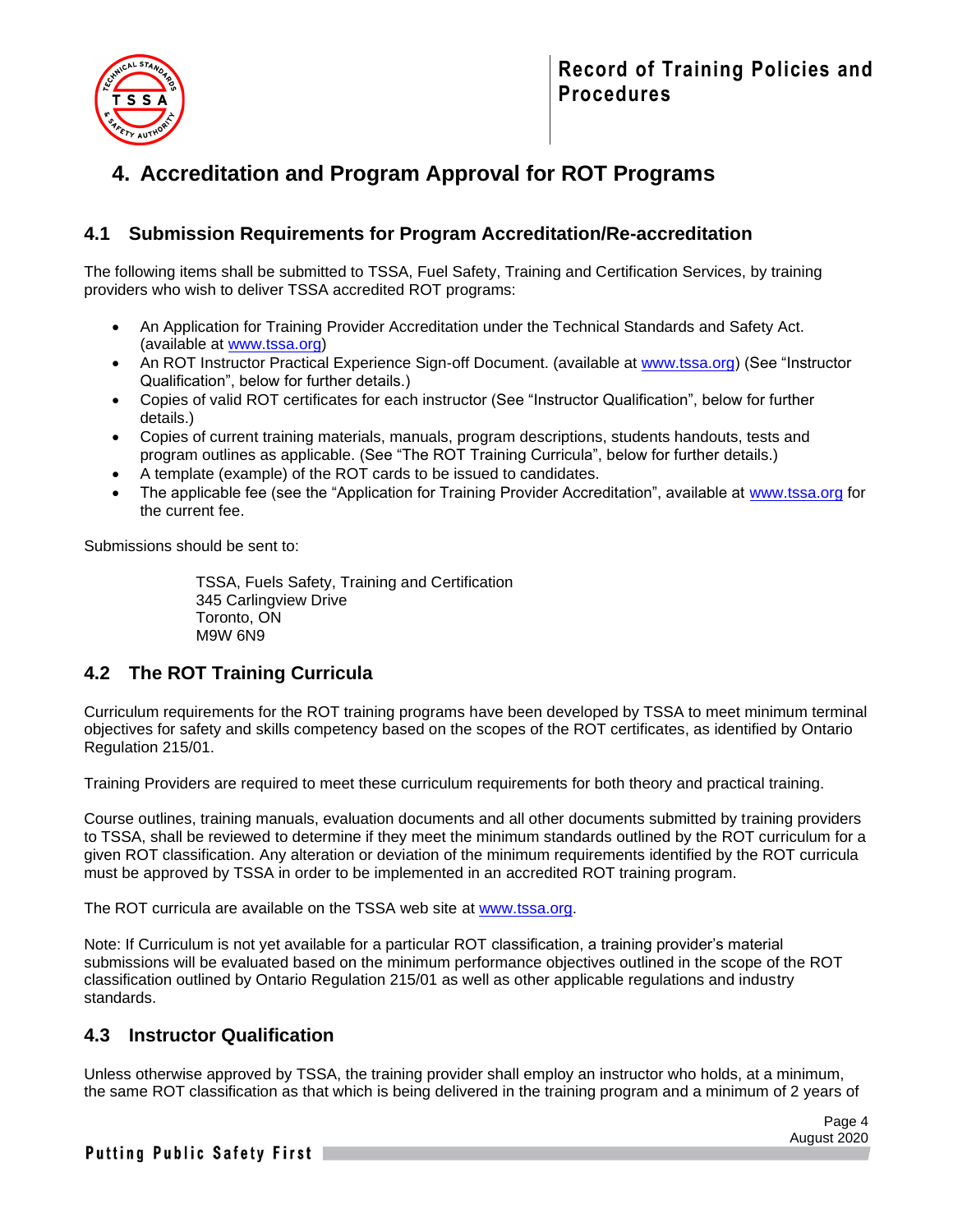

experience directly related to the ROT scope. The training provider shall also submit to TSSA, a copy of each instructor's valid ROT card.

In some cases, TSSA may allow an exemption from certain qualifications where conditions warrant (e.g. manufacturer's technical representatives delivering equipment-specific training or a higher level certification).

The training provider shall also keep and maintain a current list of all approved instructors including their addresses, telephone numbers, qualifications, experience, credentials and training duties. The training provider shall provide TSSA with this information within 15 days of employing a new instructor.

Exemption for qualified and approved instructors:

- ROT holders identified as approved and qualified instructors for an accredited training provider are exempt from completing the recertification requirements so long as the instructor has delivered the ROT training program during the last 12-months
- Note:
	- $\circ$  This exemption only applies to instructors who have met the instructor qualification criteria and have been approved by TSSA.
	- o If an instructor has not delivered the ROT program once in the previous 12-months, that instructor no longer qualifies for the exemption, and must successfully complete the ROT training program and obtain an ROT, following the regular process as defined by the accredited training provider.

### <span id="page-4-0"></span>**4.4 Fuel Specific Programs**

The CH-01, CH-02, CH-SM1 and CH-SM2 may be delivered as fuel specific programs, such as Natural Gas (NG) only, Propane (LP) only, or Fuel Oil only. The type of fuel(s) for which the ROT holder has been trained must be indicated on the ROT wallet card.

#### **Teacher/Student Ratio**

The teacher/student ratio for theory training shall NOT be more than 25 students per training session. The teacher/student ratio for practical/lab training shall NOT be more than 12 students per instructor.

### <span id="page-4-1"></span>**4.5 Classroom - Theory Training**

Theory instruction is an integral part of each program and shall be supported through a proper environment. Audio/visual equipment, flip charts, and other training materials and props such as parts, fittings and tools that assist in the training must be available as required for the specific training programs.

### <span id="page-4-2"></span>**4.6 Practical Training**

Due to the large proportion of practical skills development included in the majority of the training modules and curriculum, it is essential that the training facility/location has access to the required equipment. The equipment will vary with the degree of technical expertise required to deliver the training and meet the terminal performance objectives for each module(s).

This will require access to equipment that includes, but may not be limited to:

- cylinders, tanks and components used in various applications such as regulators, valves, fittings, etc.;
- a supply of the fuel(s) to activate the various appliances;
- auto propane/compressed natural gas filling facilities (if applicable);
- tools, meters, pressure gauges, flue gas analyzers as required to connect or disconnect supply systems, troubleshoot and adjust the various types of equipment;
- specific operational equipment such as pumps, heaters etc.; and
- various manual and electronic control systems as required.

### Putting Public Safety First

Page 5 August 2020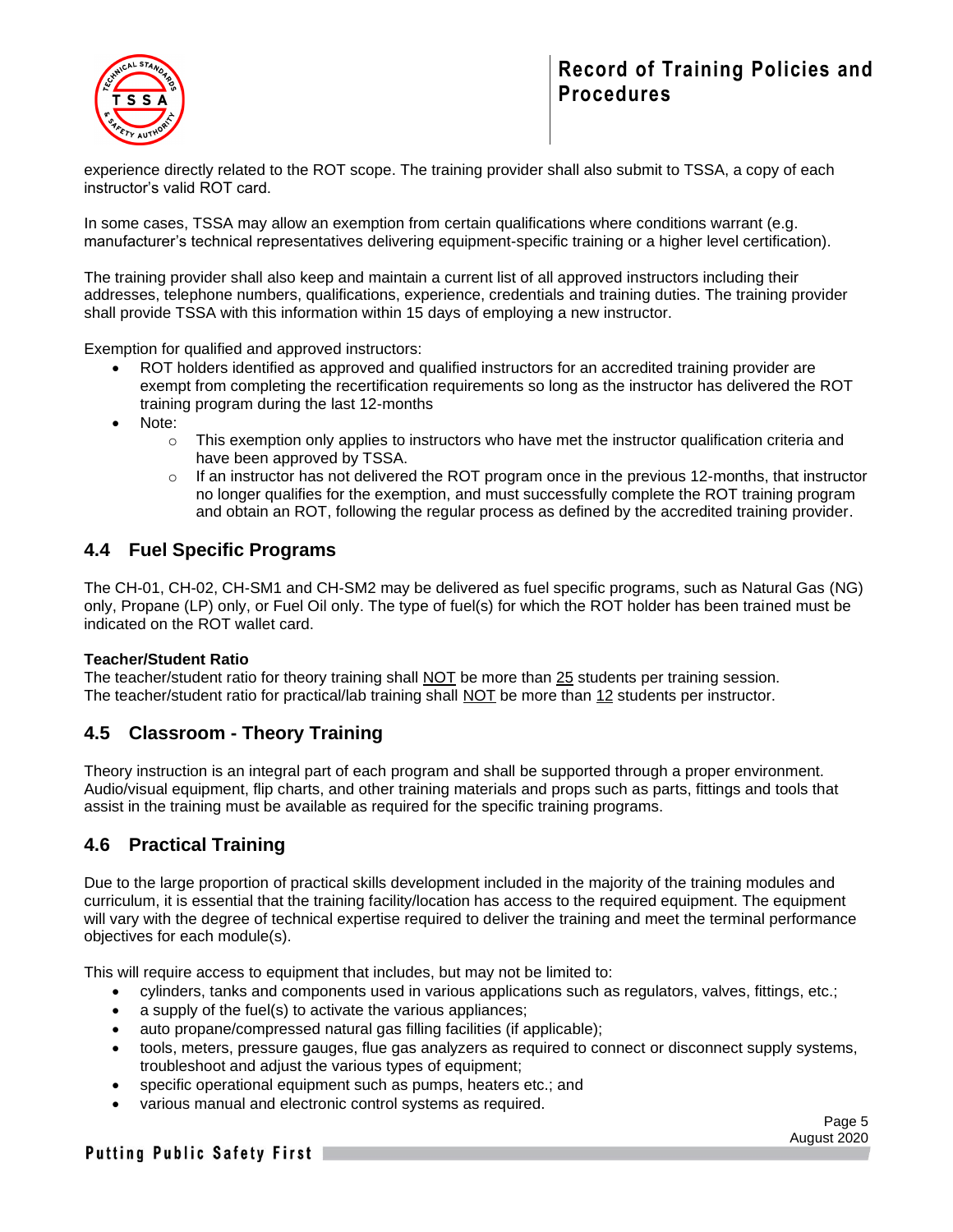

### <span id="page-5-0"></span>**4.7 Records/Documentation Procedures**

Training providers are required to maintain records of each person trained by the organization including the date(s) they were trained, the date of the competency assessment, which program they attended, the name of the instructor and records on the examination and practical skills assessment results.

The training provider shall keep and maintain a record of the names, addresses and telephone numbers of all students enrolled in an approved program/course, the ROT wallet card number issued to each candidate as well as copies of all examinations and transcripts for a minimum period of three years from the student's completion, failure or withdrawal date. Upon request, a copy of these records shall be provided to TSSA.

The training provider shall keep and maintain documented records for a minimum period of three years for each approved program and course. The documented records shall include:

- program/course location;
- program/course schedules and dates; and
- program/course advertisements and promotional material.

In recognition of the exemption for qualified instructors, as outlined in section 4.3 of this policy, the training provider shall maintain documented records for a minimum of three years for each approved instructor, program and course, as follows:

- instructor name
- program/course schedules and dates; and
- listing of students, assessment information and records of examination and practical skills assessment results.

### <span id="page-5-1"></span>**4.8 Training Program and Delivery Prerequisites**

All of the ROT programs are based on two fundamental elements: theoretical training and practical skills training. Each candidate shall be tested on both of these elements throughout, and/or at the completion of the training program.

The training provider shall notify TSSA in a timely manner if it has evidence or information which indicates that any of its approved programs, courses and examinations do not conform to the requirements of this document or Ontario Regulations. The training provider shall also notify TSSA in a timely manner of any complaint alleging that the curriculum, training materials or training delivery was invalid or misleading.

An Exam invigilator (proctor) must be someone other than the program instructor for ROT programs.

The practical skills assessment is an essential element of the training program and cannot be eliminated or downplayed in the delivery of the training programs.

Practical skills assessments shall be based on the elements that have been designated as essential skills or items of demonstrated knowledge and are reflected in the training curriculum or ROT scope. Essential skills are those identified by industry as critical for an individual to demonstrate in order to be able to perform the work safely.

### <span id="page-5-2"></span>**4.9 Training Provider Accreditation Expiry**

Ontario Regulation 441/08 specifies that a training provider accreditation expires after three years. The training provider shall submit the ROT program(s) they plan to deliver for re-approval every three years.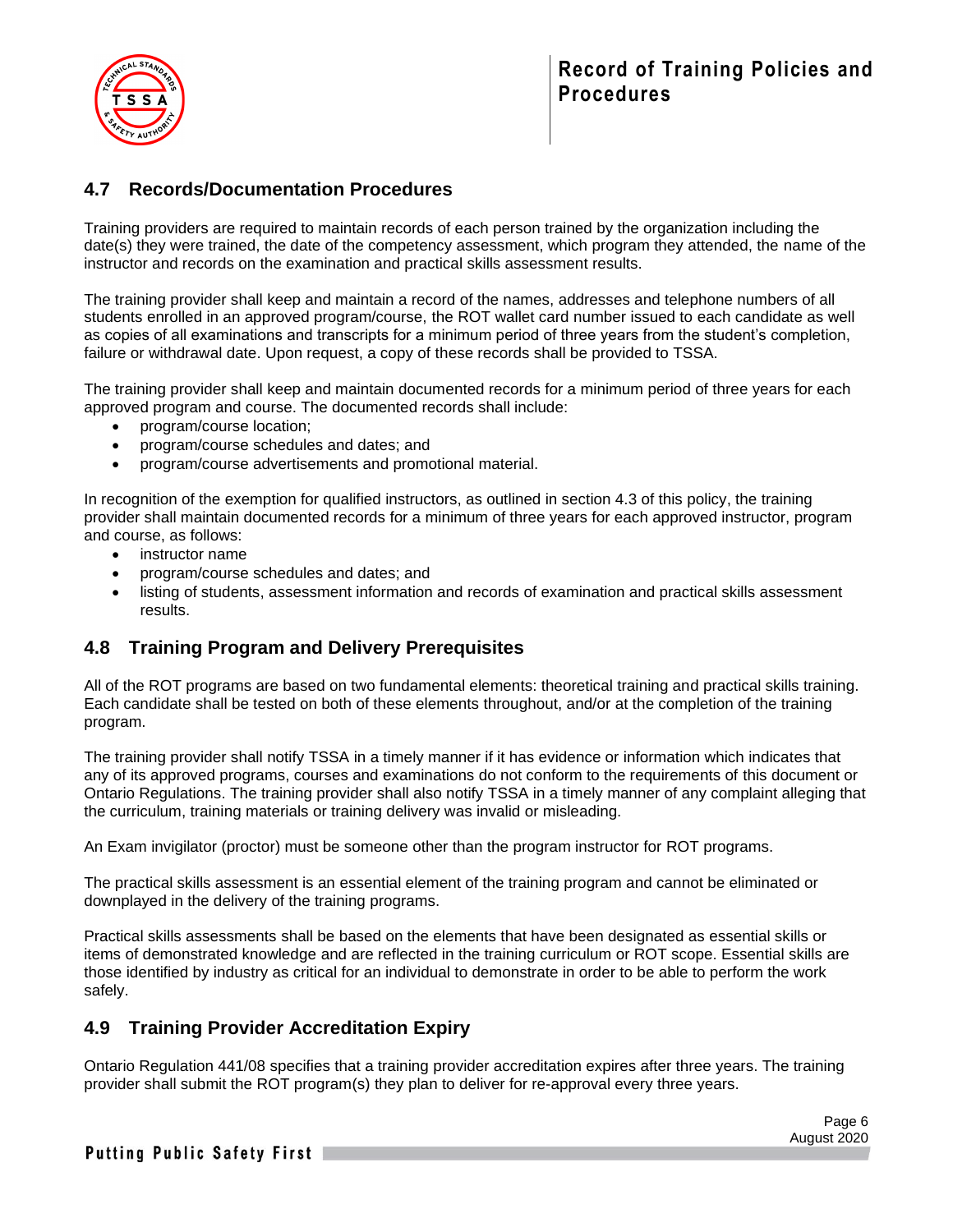

*4.1 (3) The accreditation of a training provider to whom this section applies shall be valid for no more than three years*.

### <span id="page-6-0"></span>**4.10 ROT Cards**

The training provider shall issue a Record of Training Wallet Card upon successful completion of the applicable training.

This card shall contain the following information:

- Training provider name Training provider address
- and phone number

• ROT card number

- TSSA training provider accreditation number
- Instructor name
- ROT holders' name ROT classification and fuel
- 
- Date of issue **•** Date of expiry

type

ROT Card Example:

Training Provider Name

**Address** Telephone Number TSSA Training Provider Number

#### **ROT Card Number**

ROT Holder's Name DOB Classification (CH-01, CH-02, Etc.), Fuel Type Date of Issue: Expiry Date: Instructor Name:

### <span id="page-6-1"></span>**4.11 ROT Expiry**

Industry issued ROT certificates are valid for three (3) years from the date of issue.

ROT cards expire at the end of this three-year term. The holder of a ROT must be retrained and issued a new ROT, to remain in compliance.

The training provider is responsible for notifying ROT holders of their pending expiry by issuing a notice of expiry to each holder.

## <span id="page-6-2"></span>**5. Audits**

ROT training programs will be audited to ensure compliance with the requirements established in the regulations, curriculum, training provider agreement, training plan agreement and these Policies and Procedures.

The purpose of the on-going training provider audits is two-fold:

• To ensure that the minimum standard requirements established by TSSA are delivered properly by the instructor; and

Putting Public Safety First |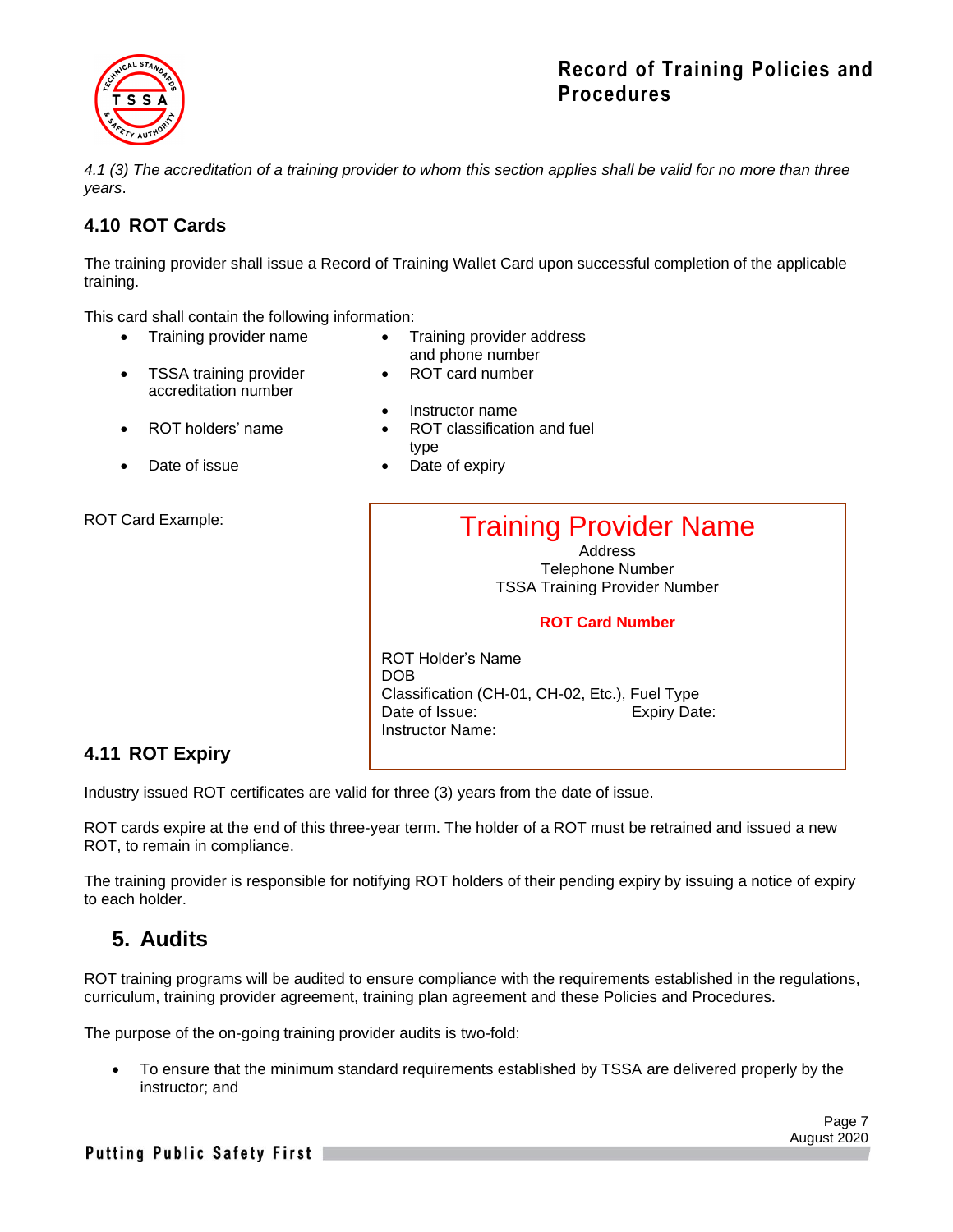

• To assist the training provider to better understand and apply the training requirements.

The audits are focussed on five areas:

- Instructor's technical knowledge and presentation skills;
- Curriculum/Program Delivery Standards;
- Training Equipment and Presentation Aids;
- Examination Protocol and Record Keeping; and
- Practical Training Requirements.

The audit report (inspection report) will outline the suggested or mandatory improvements to the program. Prior to an audit, the procedure and expectations will be communicated to the training provider. However, the audits will be conducted at random times during the training programs as determined by the TSSA Training and Certification Advisor.

ROT training program audits are considered inspection activities and will be subject to the fee schedule posted at [www.tssa.org.](http://www.tssa.org/)

## <span id="page-7-0"></span>**6. Record of Training Listings**

#### **CH-01 (Construction Heater Operator 1):**

- A person who is the holder of a CH-01 certificate or the holder of a record of training for the purpose may activate a propane, natural gas or oil-fired construction heater or torch with an input of any Btuh, and connect it to or disconnect it from piping, tubing, a refueling appliance, a container or a natural gas meter.
- *NB. The CH-01 ROT training program may be fuel specific. For example the program may be exclusive to Natural Gas(NG), Propane(LP) or Fuel Oil. The type of fuel must be indicated on the ROT wallet card*.

#### **CH-02 (Construction Heater Operator 2):**

- A person who is the holder of a CH-02 certificate or the holder of a record of training for the purpose may perform the functions of a CH-01 on a construction heater or torch that has an input of 400,000 Btuh or less.
- *NB. The CH-02 ROT training program may be fuel specific. For example the program may be exclusive to Natural Gas (NG), Propane (LP) or Fuel Oil. The type of fuel must be indicated on the ROT wallet card*
- *NB. Abridged format available, see below*

#### **CH-SM1 (Construction Heater Service and Maintenance Technician 1):**

- A person who is the holder of a CH-SM1 certificate or the holder of a record of training for the purpose may service a propane, natural gas or oil-fired construction heater or torch with an input of any Btuh.
- *NB. The CH-SM1 ROT training program may be fuel specific. For example, the program may be exclusive to Natural Gas (NG), Propane (LP) or Fuel Oil. The type of fuel must be indicated on the ROT wallet card.*

#### **CH-SM2 (Construction Heater Service and Maintenance Technician 2):**

- A person who is the holder of a CH-SM2 certificate or the holder of a record of training for the purpose may perform the functions of a CH-SM1 on a construction heater or torch that has an input of 400,000 Btuh or less.
- *NB. The CH-SM2 ROT training program may be fuel specific. For example the program may be exclusive to Natural Gas (NG), Propane (LP) or Fuel Oil. The type of fuel must be indicated on the ROT wallet card.*

#### **RE-O (Roofing Equipment Operator):**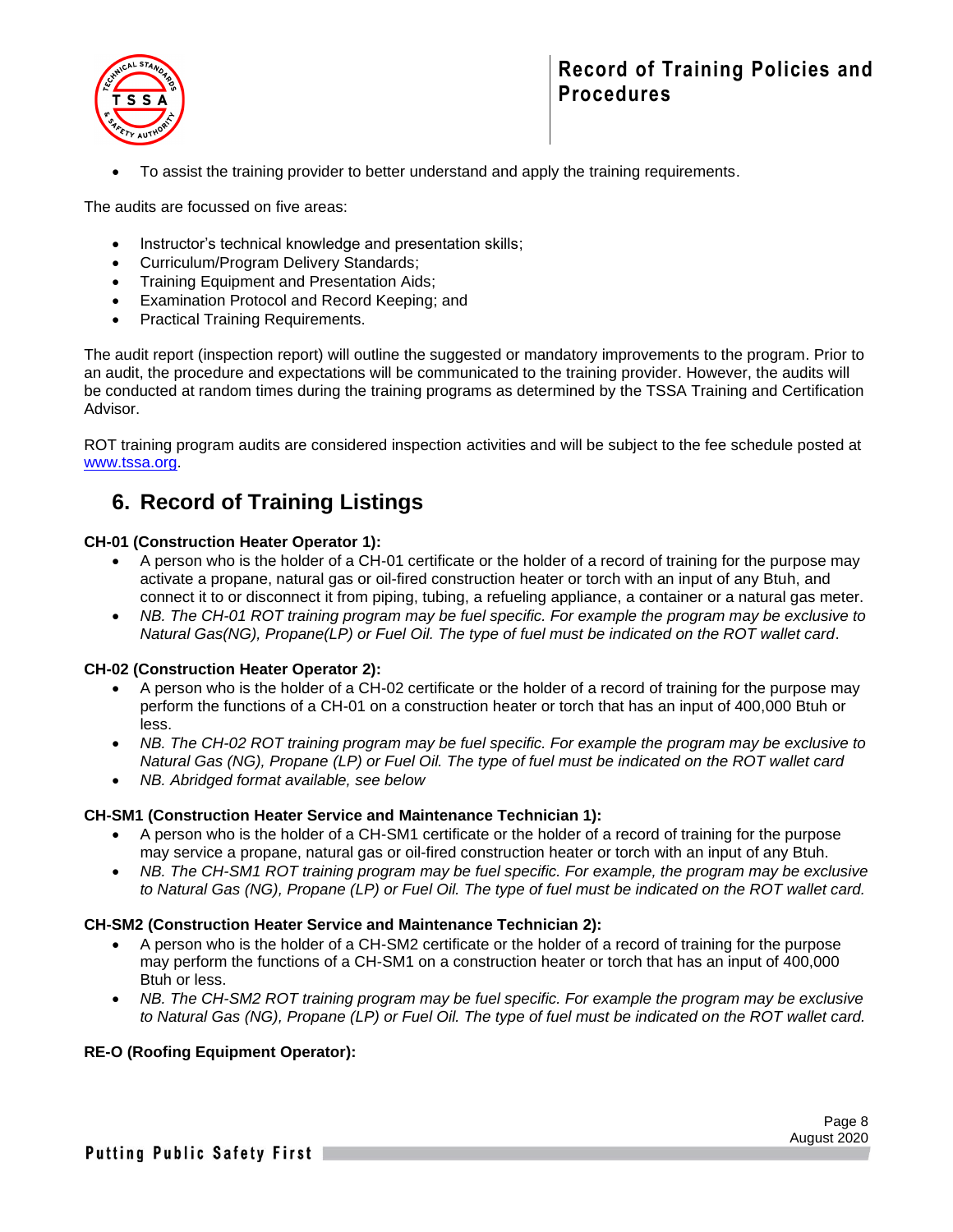

• A person who is the holder of an RE-O certificate or the holder of a record of training for the purpose may activate and operate a propane-fired tar pot heater with an input of any Btuh and connect it to or disconnect it from piping, tubing or a container.

#### **PPO-1 (Propane Plant Operator 1):**

- A person may perform the following functions if the person is the holder of a PPO-1 certificate or is the holder of a record of training issued by an accredited training provider approved by the director that indicates that the person has taken training acceptable to the director:
	- $\circ$  1. Transfer propane to and from tank cars, cargo liners, tank trucks, filling plants and container refill centres.
	- $\circ$  2. Fill containers and operate propane transfer equipment in a filling plant or container refill centre.

#### **PPO-2 (Propane Plant Operator 2):**

- A person may perform the following functions if the person is the holder of a PPO-2 certificate or is the holder of a record of training issued by an accredited training provider approved by the director that indicates that the person has taken training acceptable to the director:
	-
	- o 1. Transfer propane to and from tank trucks, filling plants and container refill centres.<br>  $\circ$  2. Fill containers and operate propane transfer equipment in a filling plant or containe 2. Fill containers and operate propane transfer equipment in a filling plant or container refill centre.

#### **PPO-3 (Propane Plant Operator 3):**

- A person may fill containers, including vehicle tanks, and operate propane transfer equipment in a filling plant or container refill centre if the person is the holder of a PPO-3 certificate or is the holder of a record of training issued by an accredited training provider approved by the director that indicates the person has taken training acceptable to the director**.**
- *NB. Abridged format available, see below*

#### **PCI (Propane Cylinder Inspector):**

- A person may examine and re-qualify cylinders if the person is the holder of a PCI certificate or is the holder of an equivalent record of training issued by an accredited training provider approved by the director that indicates that the person has taken training acceptable to the director. O. Reg. 215/01, s. 37 (1); O. Reg. 253/08, s. 22.
- In examining cylinders under subsection (1), the person shall follow the procedures described in the regulation ("Standards for Visual Inspection of Compressed Gas Cylinders") under the Transportation of Dangerous Goods Act (Canada). O. Reg. 215/01, s. 37 (2).

#### **PTO (Propane Truck Operator):**

- (1) A person may perform the following functions if the person is the holder of a PTO certificate or is the holder of a record of training issued by an accredited training provider approved by the director that indicates that the person has taken training acceptable to the director:
	- o Operate a propane tank truck or a vehicle that tows a cargo liner.
	- $\circ$  Operate propane handling equipment in order to transfer propane to and from tank trucks, cargo liners, filling plants and container refill centres.
	- o Fill containers on the premises of end-users.
	- $\circ$  Reactivate an existing customer's equipment in accordance with the manufacturer's lighting instructions in the event of loss of fuel supply.
	- $\circ$  A person referred to in subsection (1) shall not perform initial activation of a new appliance or a newly converted appliance.
- •*NB. Abridged format available, see below*